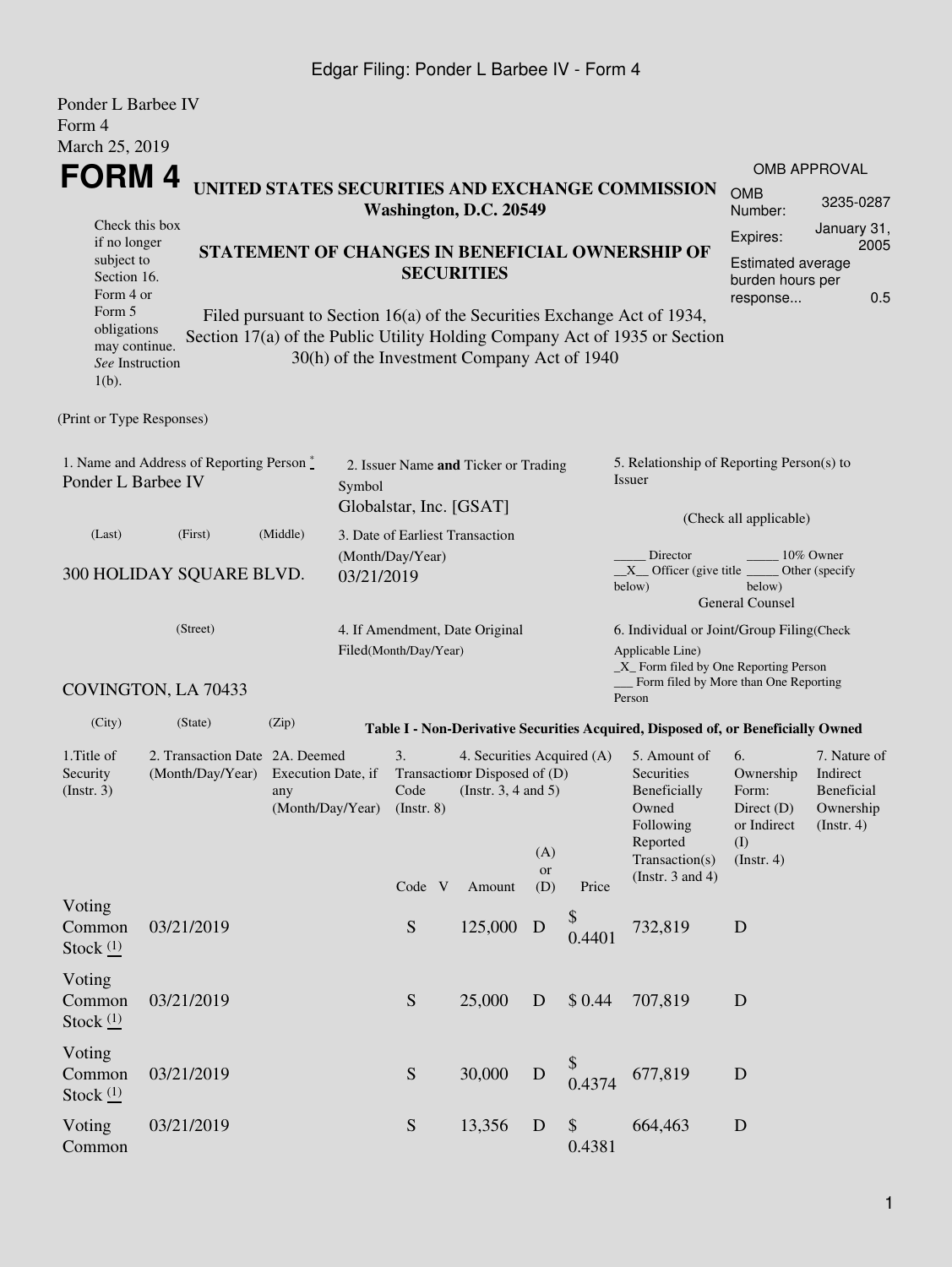Stock<sup>(1)</sup>

| Voting<br>Common<br>Stock $(1)$ | 03/21/2019 | S | 10,000 | D         | \$<br>0.4405                                                                        | 654,463          | D |
|---------------------------------|------------|---|--------|-----------|-------------------------------------------------------------------------------------|------------------|---|
| Voting<br>Common<br>Stock $(1)$ | 03/21/2019 | S | 30,000 |           | $\begin{array}{cc}\n & \text{\$} \\ \text{D} & \text{\$} \\  & 0.4363\n\end{array}$ | 624,463          | D |
| Voting<br>Common<br>Stock $(1)$ | 03/21/2019 | S | 75,000 | D         |                                                                                     | $$0.435$ 549,463 | D |
| Voting<br>Common<br>Stock $(1)$ | 03/21/2019 | S | 25,000 | D         |                                                                                     | \$0.435 524,463  | D |
| Voting<br>Common<br>Stock $(1)$ | 03/21/2019 | S | 9,202  | ${\bf D}$ | $\begin{array}{c} \n\sqrt{8} \\ 0.4374\n\end{array}$                                | 515,261          | D |

Reminder: Report on a separate line for each class of securities beneficially owned directly or indirectly.

**Persons who respond to the collection of information contained in this form are not required to respond unless the form displays a currently valid OMB control number.** SEC 1474 (9-02)

**Table II - Derivative Securities Acquired, Disposed of, or Beneficially Owned (***e.g.***, puts, calls, warrants, options, convertible securities)**

| 1. Title of<br>Derivative<br>Security<br>$($ Instr. 3 $)$ | 2.<br>Conversion<br>or Exercise<br>Price of<br>Derivative<br>Security | 3. Transaction Date 3A. Deemed<br>(Month/Day/Year) Execution Date, if | any<br>(Month/Day/Year) | 4.<br>TransactionNumber<br>Code<br>$($ Instr. $8)$ | 5.<br>of<br>Derivative<br>Securities<br>Acquired<br>$(A)$ or<br>Disposed<br>of $(D)$<br>$($ Instr. 3,<br>$4$ , and $5$ ) | 6. Date Exercisable and<br><b>Expiration Date</b><br>(Month/Day/Year) |                    | 7. Title and<br>Amount of<br>Underlying<br>Securities<br>(Instr. $3$ and $4$ ) | 8. Price of<br>Derivative<br>Security<br>$($ Instr. 5 $)$ | 9. Nu<br>Deriy<br>Secur<br>Bene<br>Own<br>Follo<br>Repo<br>Trans<br>$($ Instr |
|-----------------------------------------------------------|-----------------------------------------------------------------------|-----------------------------------------------------------------------|-------------------------|----------------------------------------------------|--------------------------------------------------------------------------------------------------------------------------|-----------------------------------------------------------------------|--------------------|--------------------------------------------------------------------------------|-----------------------------------------------------------|-------------------------------------------------------------------------------|
|                                                           |                                                                       |                                                                       |                         | Code V                                             | (D)<br>(A)                                                                                                               | Date<br>Exercisable                                                   | Expiration<br>Date | Amount<br><b>or</b><br>Title<br>Number<br>of<br><b>Shares</b>                  |                                                           |                                                                               |

# **Reporting Owners**

| <b>Relationships</b> |
|----------------------|
|----------------------|

**Reporting Owner Name / Address**

Director 10% Owner Officer Other